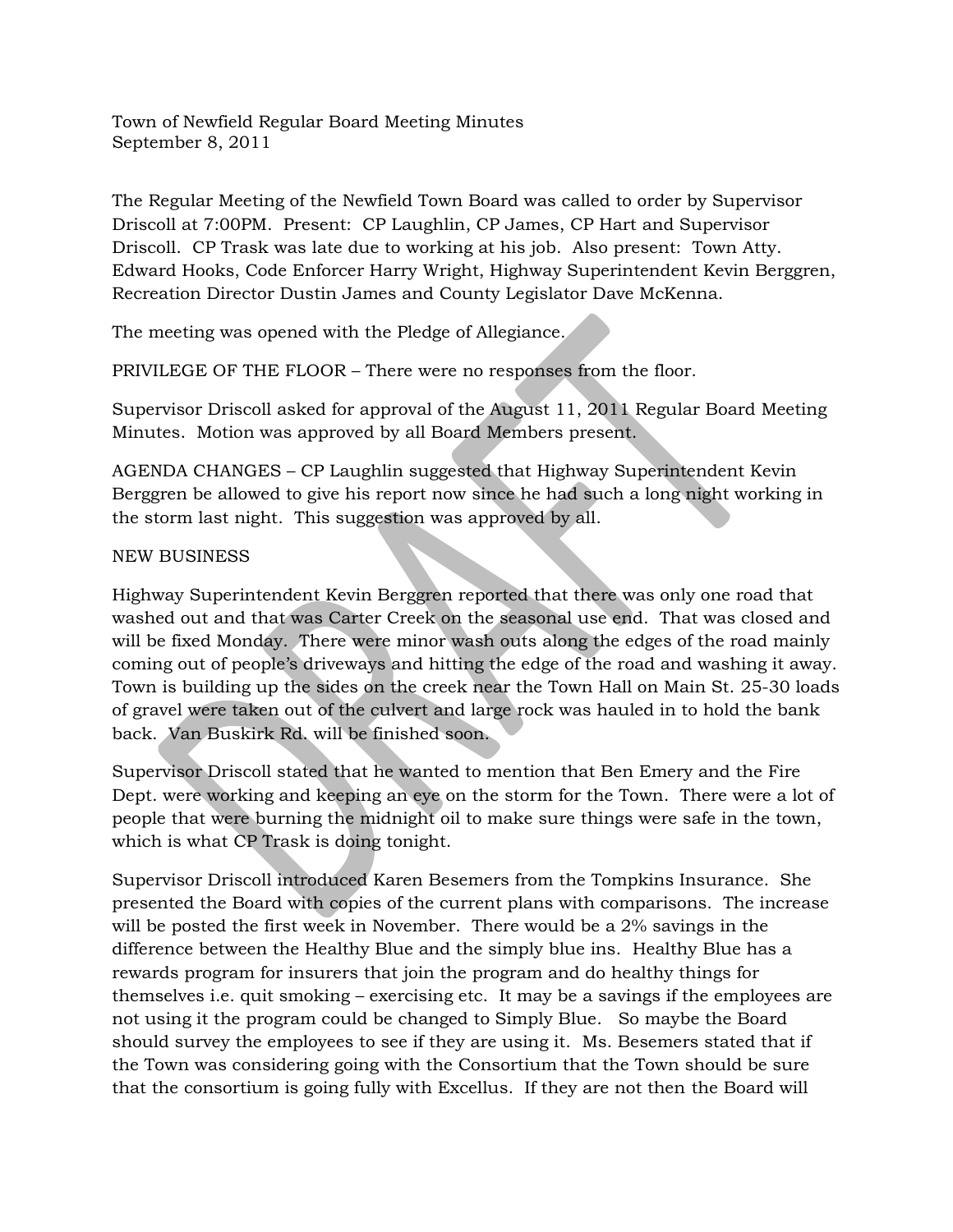have to do something different for the retirees. Highway Superintendent Kevin Berggren was asked if the Highway Dept. had any concerns regarding the HSA Accounts or the health ins. Mr. Berggren stated that they had no complaints other than the monies for the HSA Acct. He stated that the men would like to have the full amount front loaded at the beginning of the year so the monies would be there when they needed it. Ms. Besemers stated that the Town could do that but needed to keep in mind that if the monies are front loaded and an employee leaves the Town might lose the money. Ms. Besemers will look into this issue for the Board.

A discussion was held regarding the Lease Agreement between the Town of Newfield and Thor Oechsner. This Lease Agreement is for the property owned by the Town of Newfield on Van Kirk Rd. CP Hart asked if there could be some sort of stipulation that would allow access for the Engineers to enter the property to drilling and testing for the reserved water tank.

After discussion motion was made by CP Hart to approve Resolution No. 8, 2011 with the following statement being added to Page 10 under Other Terms and Conditions. It shall state: Notwithstanding, Tenant agrees that Landlord may have access to the Premises at such time(s) as may be necessary in order for the Landlord or its agents, contractors or employees to conduct tests, make borings or perform other work on the Premises in connection with making improvements to the Town of Newfield water district; provided that Tenant shall be given reasonable advance notice of such work and it will be conducted so as not to unreasonably interfere with Tenant's use of the Premises.

RESOLUTION NO. 8-2011 Thor Oechsner Agreement

At a duly noticed and called meeting of the Town Board of the Town of Newfield on the 8th day of September, 2011, it was resolved as follows:

WHEREAS, the Town of Newfield is authorized, pursuant to Section 64(2) of the Town Law Lease to own property, and

WHEREAS, the Town desires to lease certain vacant property it owns on Van Kirk Rd. ("Former Van Kirk Property") and

WHEREAS, a Newfield resident, Thor Oechsner, has requested to lease the former Van Kirk Rd. property, it is hereby resolved as follows:

1. The Board approves a written lease to Mr. Oechsner in the form annexed hereto, at a rate of \$30.00 per acre for the lease time which rate the Board finds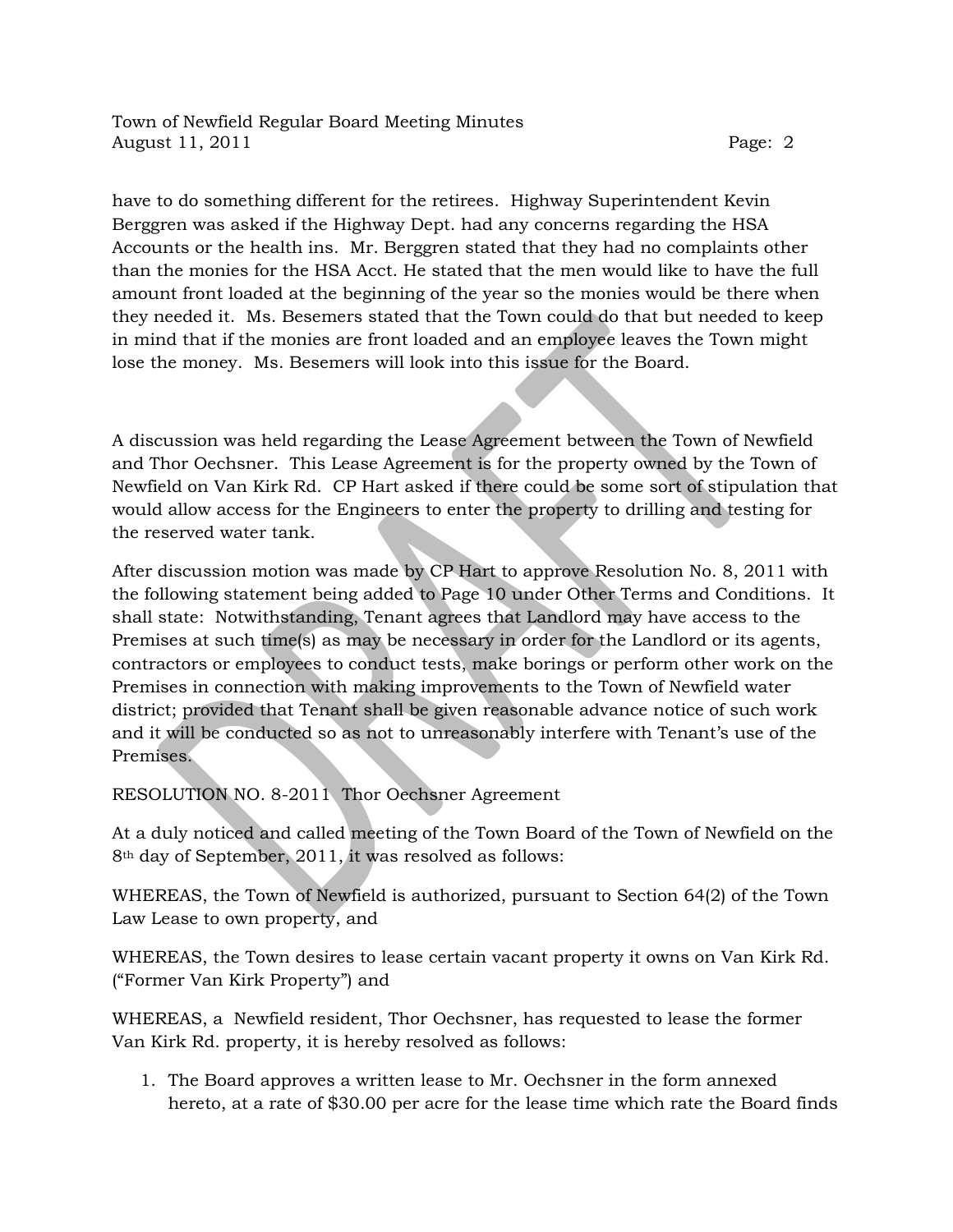Town of Newfield Regular Board Meeting Minutes September. 8, 2011 **Page: 3** 

is reasonable. The Lease Term shall be Oct. 1, 2011 to Dec. 31, 2012 with the total lease payment of \$412.60.

2. The Board hereby agrees to lease the property, subject to a permissive referendum pursuant to Section 90 of the Town Law.

Motion was seconded by CP Laughlin.

Ayes Nays CP James CP Laughlin CP Hart Supervisor Driscoll Motion carried.

The NYS Environmental Quality Review Short Environment Assessment Form was review and filled out. No adverse environmental issues were found. Supervisor Driscoll signed the Report with the Board approval.

RESOLUTION NO. 9-2011

WHEREAS earlier this year the Tompkins County Dept. of Personnel discovered that Harry Wright, the Town of Newfield Code Enforcement Officer, had never taken a Civil Service examination prior to his full time employment, and

WHEREAS the examination is a requirement of the Civil Service System in order to be eligible for full time employment, and

WHEREAS the Tompkins County Department of Personnel has indicated that the Town may now make an appointment for the position of Town of Newfield Code Enforcement Officer,

NOW THERFORE BE IT RESOLVED that the Town of Newfield hereby appoints Harry Wright as the Town of Newfield Code Enforcement Officer.

Motion was made by CP Laughlin to approve Resolution No. 9-2011. Motion was seconded by CP James.

AYES NAYS

CP Laughlin None

Motion carried.

CP James CP Hart

Supervisor Driscoll

After discussion motion was made by CP Hart to approve Resolution No. 10-2011.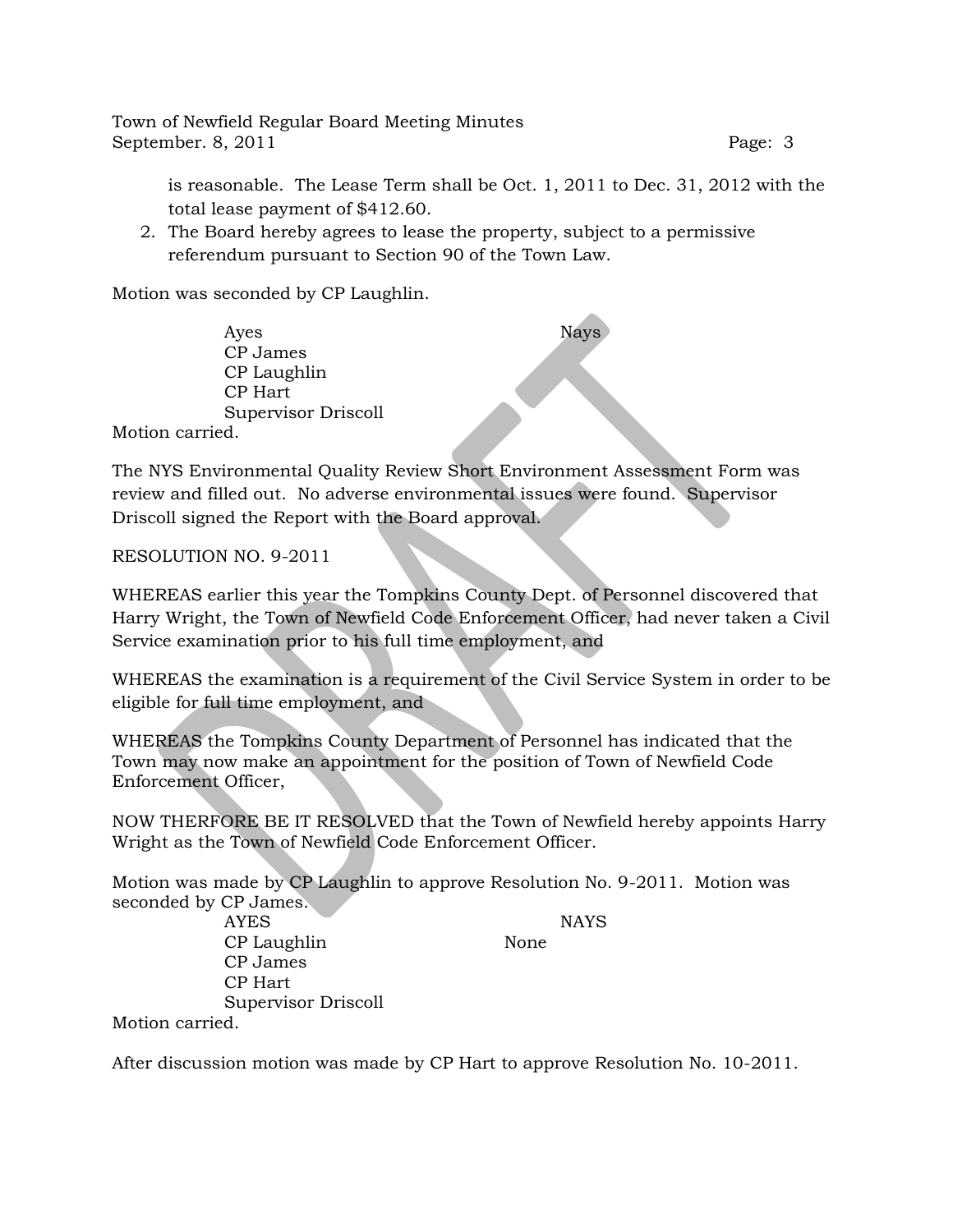RESOLUTION NO. 10-2011

WHEREAS Justice Payne has advised the Town Board and provided detail of her plans to improve security in the Newfield Town Court Room, and

WHEREAS the outlay for this undertaking comes to \$13,085.93, and

WHEREAS funds are available from the New York State Justice Court Assistance Program,

NOW THEREFORE BE IT RESOLVED that Justice Payne may make application to the Justice Court Assistance Program to cover these expenses.

Motion was seconded by CP Laughlin AYES NAYS CP Hart None CP Laughlin CP James Supervisor Driscoll

Motion carried.

After discussion motion was made by CP James to approve Resolution No. 11-2011.

RESOLUTION NO. 11-2011

WHEREAS the Newfield Town Board has adopted Local Law #2-2010 "Excavation and Construction in Municipal Roadways and Highway Rights-of-Way and,

WHEREAS, Section 7 of the Law authorizes the Town Board to establish by resolution a schedule of fees pertaining to the issuance of Permits,

Now therefore be it resolved that the following schedule is established

BORING AND TUNNELING \$100.00

Permit requires description of location and proposed work staked out on site.

Motion was seconded by CP Hart.

AYES NAYS CP James CP Laughlin CP Hart Supervisor Driscoll

Motion carried.

A discussion was held regarding the Contract with the SPCA in 2011. Supervisor Driscoll stated that he had placed an email that the Board had received from the Town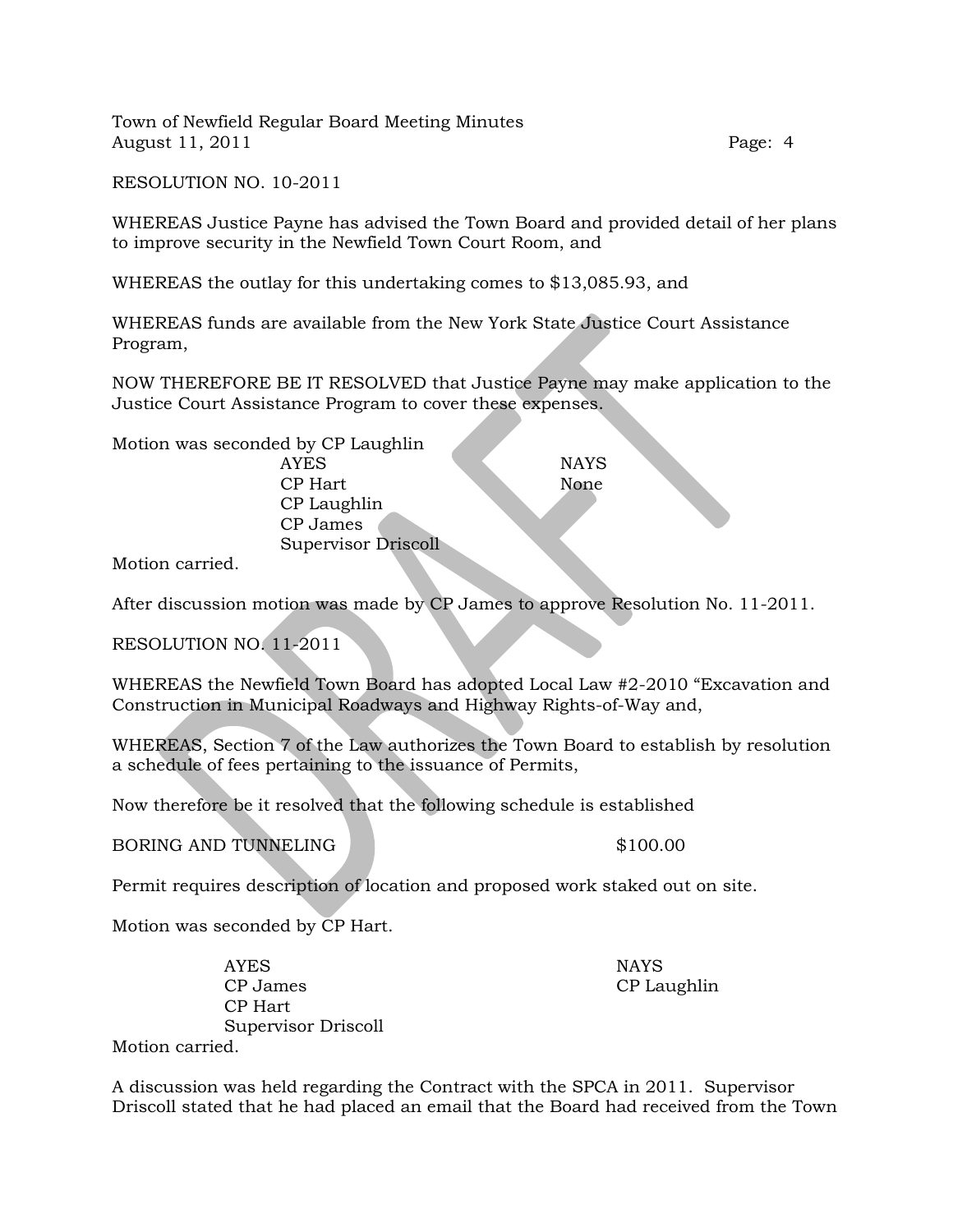Clerk and the Deputy Town Clerk asking the Board to support this contract. Supervisor Driscoll also stated that the SPCA will be reviewing the contracts and will slow down the increases over a 3 year contract period and right now the estimates for the 3 years will be \$22,000.00 for 2010, \$24-25,000.00 2013 and \$28,000.00 2014.

Motion was made by CP James to approve Resolution No. 12-2011.

RESOLUTION NO. 12-2011

WHEREAS the Newfield Town Court has been operating with one Clerk since June 10, 2011 upon the resignation of Justice Gary Allen, and

WHEREAS Justice Payne has presented a requested to the Town Board increase the compensation of her Clerk due to increased responsibilities out is deserving of a pay rate that is in proportion to other Court Clerks in similar Towns of Tompkins County, and

WHEREAS, funds remain in the account of the former Justin Allen's Clerk account to cover additional compensation,

NOW THEREFORE BE IT RESOLVED that Justice Payne's Clerk pay shall be increased from the current rate of \$11.25 per hour to \$12.00 per hour.

After discussion there was no second for this motion.

Motion failed.

After discussion motion was made by CP Hart to approve Resolution No. 13-2011.

RESOLUTION NO. 13-2011

WHEREAS the Newfield Town Court has been operating with one Clerk since June 10, 2011 upon the resignation of Justice Gary Allen, and

WHEREAS the Court Clerk has had to increase her hours decreasing the budget line A1110.112 to a very low amount.

NOW THEREFORE BE IT RESOLVED that such funds shall be moved from line item A1110.110 in the amount of \$2,000.00 from time to time, to line item A1110.112 to be used for Justice Payne's Clerk salary.

Motion was seconded by CP Laughlin.

AYES NAYS CP Laughlin CP James CP Hart Supervisor Driscoll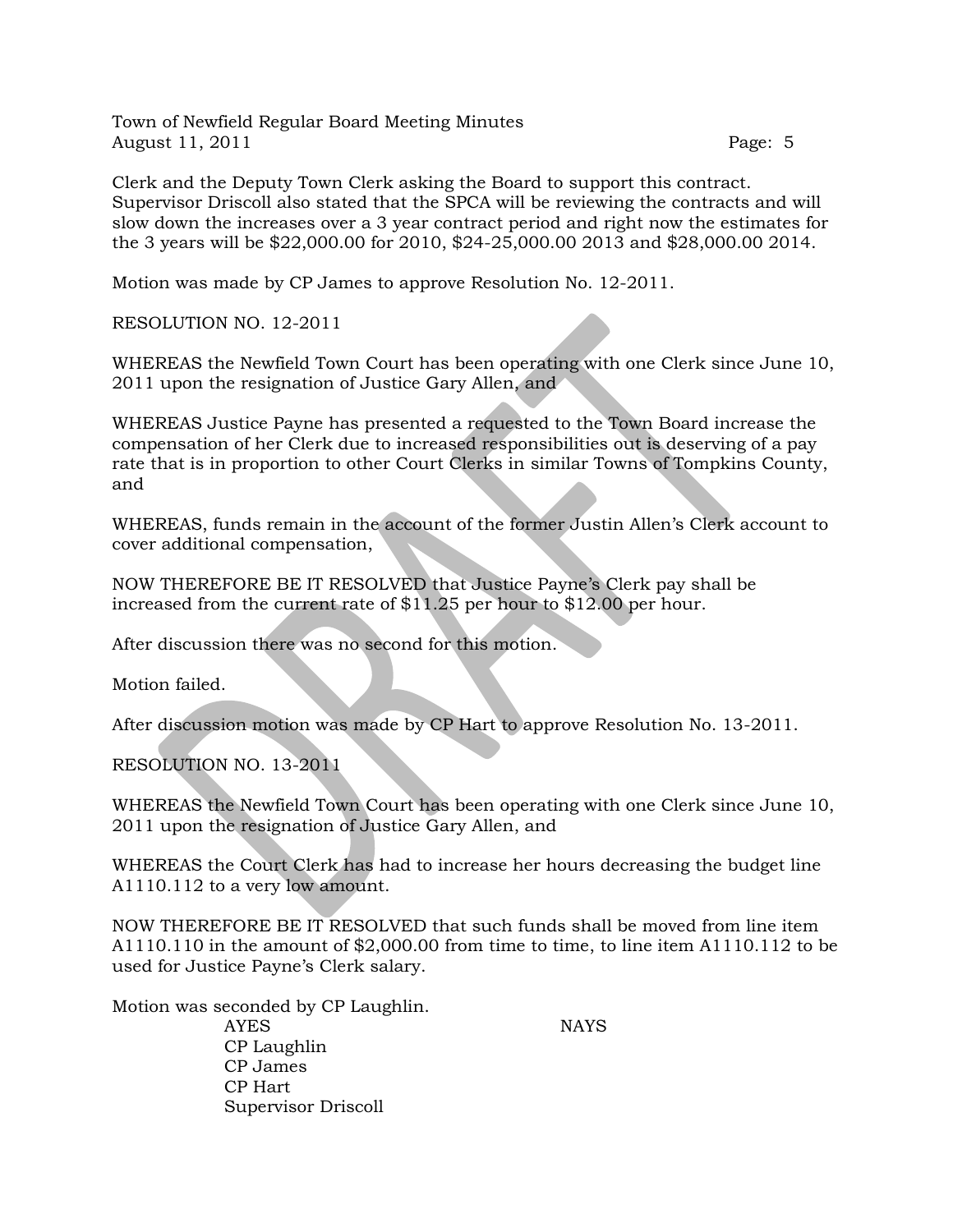Motion carried.

A discussion was held regarding Resolution No. 14-2011 regarding an adjustment in salary for Justice Payne. The resolution did not contain a dollar amount which was open for discussion. After discussion motion was made by CP Hart to approve Resolution No. 14-2011.

RESOLUTION NO. 14-2011

WHEREAS the Newfield Town Court has been operating with one Justice since June 10, 2011 upon the resignation of Justice Gary Allen, and

WHEREAS Justice Payne has presented a request to the Town Board to increase her compensation due to increased caseloads through December 31, 2011, and

WHEREAS funds remain in the account of the former Justice Allen to cover additional compensation.

NOW THEREFORE BE IT RESOLVED that Justice Payne's compensation shall be increased by \$4, 270.00 and that such funds in this amount shall be moved from A1110.101 to A1110.102. This increase will be effective Sept. 1, 2011.

Motion was seconded by CP Trask. AYES NAYS CP James CP Laughlin CP Hart CP Trask Supervisor Berggren Motion carried.

OLD BUSINESS

CP Hart asked if the AUD report was done. Supervisor Driscoll stated it was not done and Ciaschi and Dietershagen was working on it. Supervisor Driscoll stated he has been in contact with the State Comptroller's office and they are aware of the situation.

CP Hart asked what happen with the fine for carrying 2 policies last year. Supervisor Driscoll stated he is still looking for an explanation from Perma with respect to the distribution of the fine and the fee. They have not sent this info so we are still at the same status that he reported 2-3 months ago.

Motion was made by CP Laughlin to approve the payment of the September 2011 monthly bills. Motion was seconded by CP Trask. All approved.